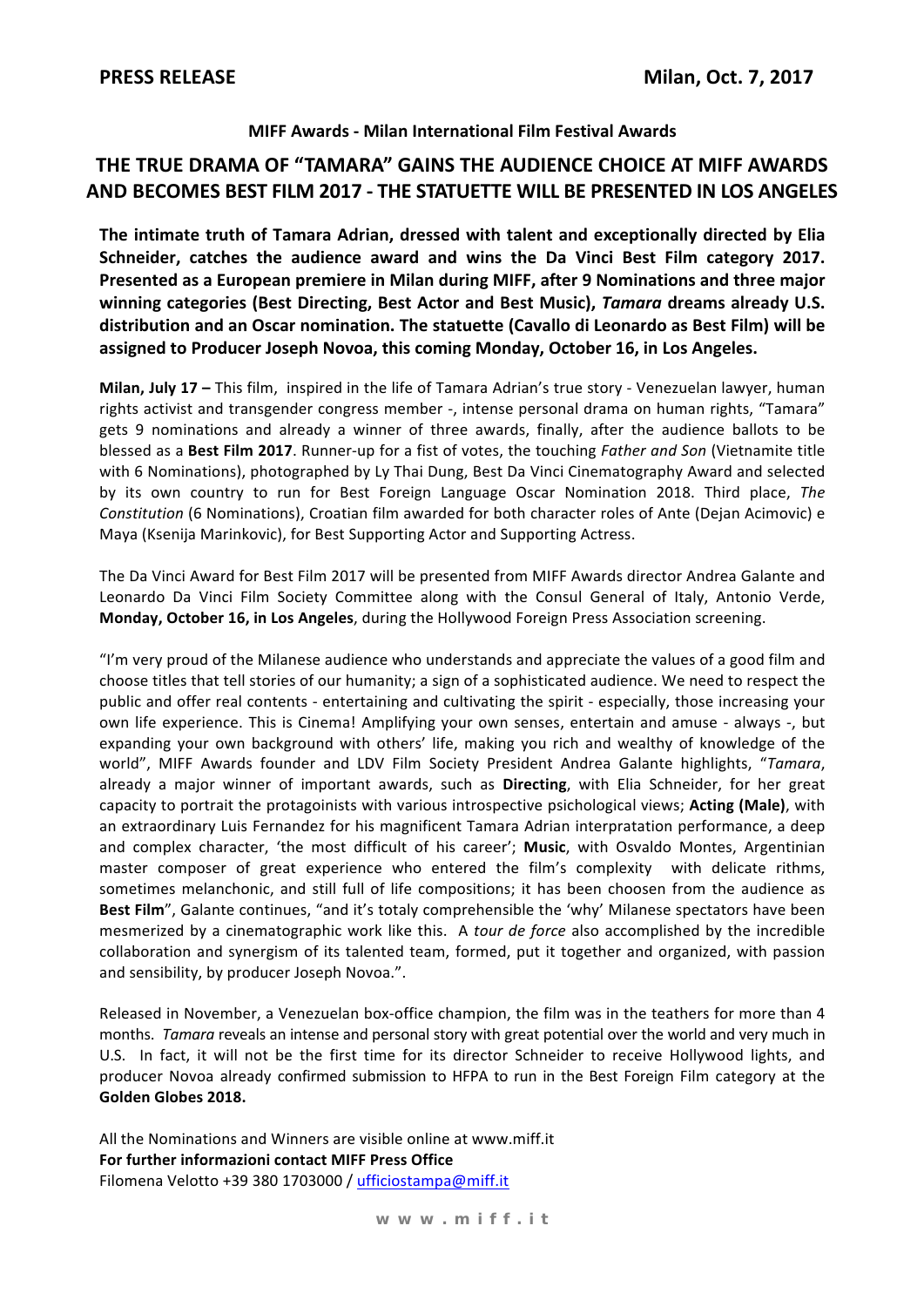#### **WINNER BEST FILM 2017 TAMARA**

**COUNTRY: Venezuela** 

LENGHT: 115 min

SINOPSIS: A successful, upper middle class lawyer, with a wife and two small children, finally comes to terms with his neglected past and his intimate feeling to become a woman. He starts out on a journey where his needs and actions put his family life at risk and eventually lead him to make decisions that will change his life forever.

A true story inspired Tamara Adrian's life, Venezuelan member of the Congress and Human Rights international activist.

This film will be submited for consideration to the Golden Globes and the Oscars 2018

CAST: Luis Fernandez, Prakriti Maduro, Mimi Lazo, Karina Velasquez - Julie Restifo, Carlota Sosa



PRODUCER: Joseph Novoa / DIRECTED BY: Elia K. Schneider **SCREENPLAY: Fernando Butazzoni, Elia K. Schneider** EDITED BY: Christian Alexander, Joseph Novoa / MUSIC: Osvaldo Montes **PHOTOGRAPHY: Petr Cikhart / PRODUCTION DESIGNER: Yvo Hernandez** 

#### **BIOGRAPHY WINNERS:**

JOSEPH NOVOA (Best Film): Writer, Director and Producer, Uruguay-Venezuela-US- Start his activity doing Theater in Uruguay and Europe- His first film was Agony, 1984 -Directed Series and TV films and 1994 Produced and Direct Sicario winner of 32 International Awards and it was a great hit with audiences. staving 35 weeks in theaters. This film become a latinoamerican Classic. And represent Venezuela in the Oscars. In his career he Directed and Produced 20 feature films mostly Co-productions with Latinoamerica and Europe. He is member of the Spanish Royal Academy of Films and the Venezuela Academy of Films. Goya Finalist and 4 times candidat from Venezuela to the Oscars He is preparing his new film and a TV Serie.

ELIA K. SCHNEIDER (Best Director): Writer and Director, Venezuela-US Coming from the theater. 4 times represented Venezuela to the Oscars of the Academy. The latest film, "Punto y Raya" (2005) win 30 International Awards. She directed 13 theater plays, in Venezuela, Israel and US. She is teaching Acting in the Stella Adler Academy in L.A. Now she is preparing her new feature film "Black Stork", and a new theater play that will be opening in NY in 2018

LUIS FERNANDEZ (Best Actor): Actor, Writer and Director from Venezuela. His distinguished career in film as actor start in the film Francisco de Miranda. Awarded best actor in Caracas amor a muerte and also Un Sueño en el Abismo y Desnudo con Naranjas. As Theater Director he created the more sucessfull spectacles in Venezuela in the recent years.

OSVALDO MONTES (Best Music): Born in Argentina, is a multi awarded Compositor and Musical Producer, specially in Latinoamerica, Europe and Canada. In the 70' worked with the icons: Los Calchakis and Mercedes Sosa. Working on films he is very recognized by El lado oscuro del Corazon (1992) Plata Quemada (2000) Cachimba (2004) El Don (2006) Un Lugar Lejano (2010) and Tamara (2016)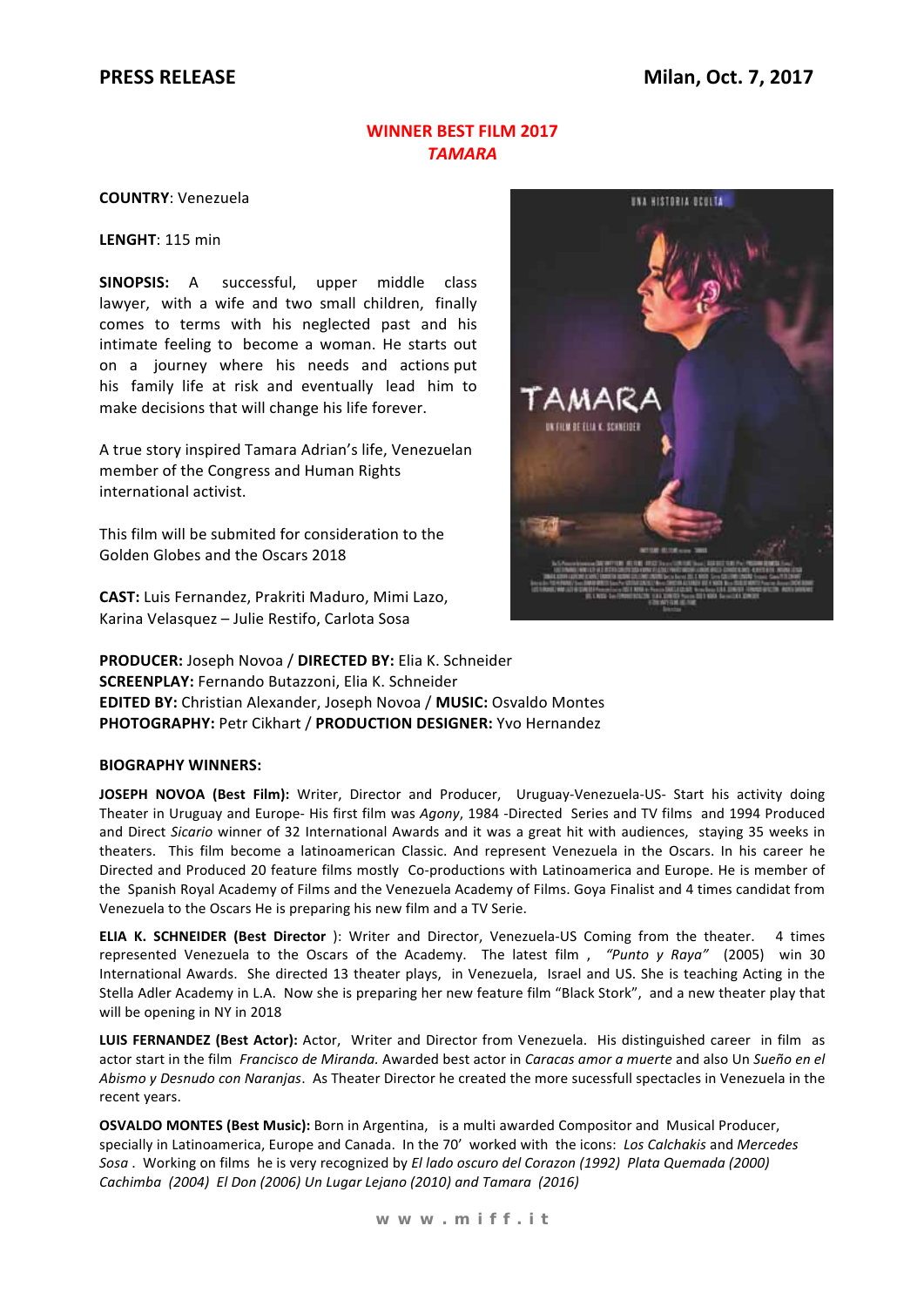# **WHAT THEY SAY ABOUT TAMARA**

## **CONTRAPUNTO**

http://contrapunto.com/mobile/noticia/el-derecho-a-ser-103621/

## **EL NACIONAL**

http://www.el-nacional.com/escenas/iTamarai-busca-debate-mediointolerancia\_0\_950905218.html

## **CLIMAX**

http://elestimulo.com/climax/la-intimidad-protegida-de-tamara-adrian/

## **GLOBOVISION**

http://globovision.com/article/tamara-llega-para-avivar-el-debate-sobre-los-transexuales-envenezuela

http://globovision.com/article/pelicula-tamara-inspirada-en-diputada-transgenero-se-estrena-ennoviembre

http://globovision.com/article/este-es-el-trailer-oficial-de-la-pelicula-venezolana-tamara

#### **ESTAMPAS**

http://www.eluniversal.com/noticias/estilo-vida/estampas-muestra-rol-mas-vulnerable-luisfernandez\_625775

#### **AMOIRALCINE.COM**

http://www.amoiralcine.com/criticas/critica-de-tamara/

## **EL NACIONAL**

http://www.el-nacional.com/escenas/Luis-Fernandez-dialogo-contiendaelectoral\_0\_952105170.html

#### **ESTAMPAS**

http://www.estampas.com/entretenimiento/161106/luis-fernandez-ser-mujer-es-demasiadocomplicado

## **LUISA UGUETO-DESDE LA PLAZA**

http://www.desdelaplaza.com/columnistas/desde-la-butaca/tamara-impecable-reflexiva/

#### **RESENAS CINEFILAS-Ernesto Soltero**

**http://resenacinefila.blogspot.com/2016/11/critica-al-dia-tamara-venezuela-2016-de.html** 

#### **ESTRENO INDIA**

**http://m.primicia.com.ve/placeres/tamara-representara-a-venezuela-en-festival-de-laindia.html**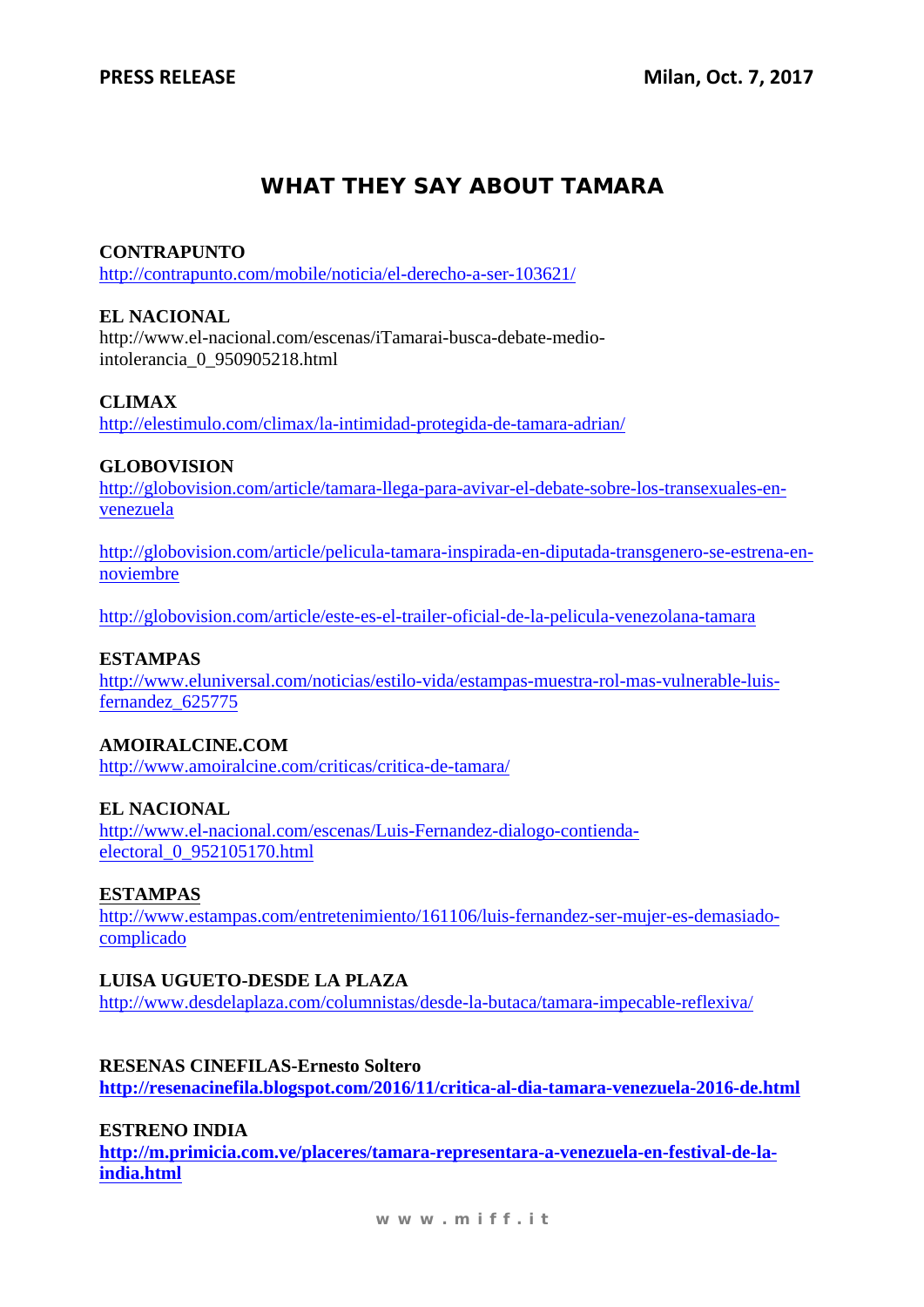#### **UNIVERSAL**

http://www.eluniversal.com/noticias/cine/tamara-estrenara-festival-internacional-india\_626873

## **PRODAVINCI**

**http://prodavinci.com/2016/11/12/vivir/tamara-un-relato-de-identidades-transgredidaspor-indira-rojas/**

## **EL NACIONAL**

https://www.facebook.com/elnacionalfb/posts/10154355884454440

## **VICTOR X- HISPANIC MANIA**

http://www.hispanicmania.com/2016/12/tamara-el-profesor-universitario-que.html?spref=tw

EL NUEVO HERALD - MIAMI http://www.elnuevoherald.com/noticias/mundo/america-latina/venezuelaes/article112772383.html

http://www.elnuevoherald.com/noticias/mundo/america-latina/venezuelaes/article49365260.html

http://www.buhola.com/tags/tamara

## DIARIO LAS AMERICAS – MIAMI

http://www.diariolasamericas.com/florida/la-pelicula-venezolana-tamara-se-estrena-este-viernesmiami-n4110247

## EL NUEVO HERALD – MIAMI

http://www.elnuevoherald.com/entretenimiento/cine/article122849234.html

http://miami.edgemedianetwork.com/entertainment/reviews/213529/\_review\_::\_tamara\_(mifo\_fi lm\_festival)

UNIVERSAL-FEST CHICAGO https://www.facebook.com/elia.k.schneider.3/posts/10211858723960209

http://www.windycitymediagroup.com/lgbt/Trans-film-makes-splash-at-Chicago-Latino-Film-Festival/59135.html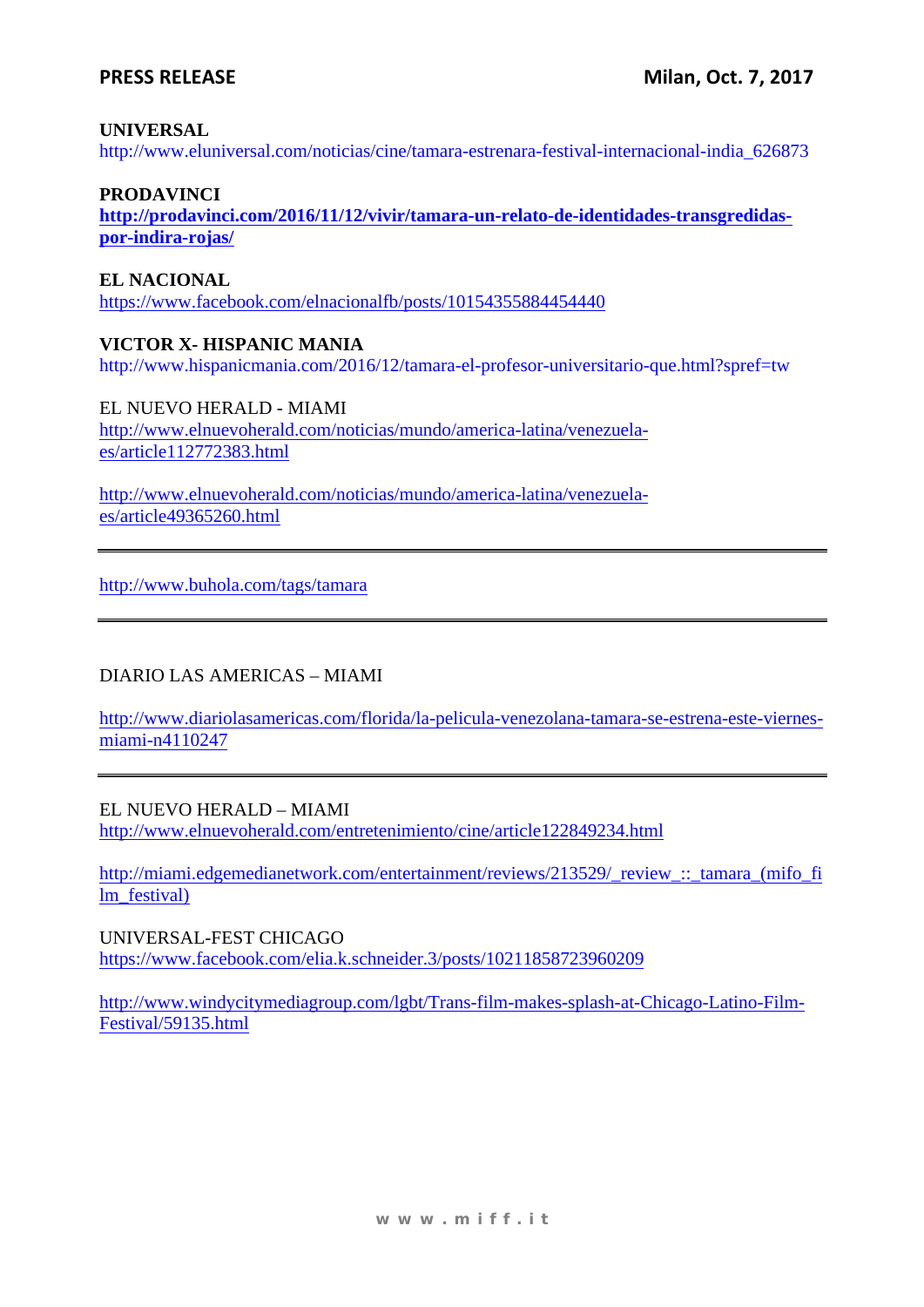## **PRESS RELEASE**

## **OUT FEST**

Tamara International Narrative (Venezuela/Uruguay/Peru, 2016, 142 min) Directed By: Elia K. Schneider Cast: Luis Fernandez, Prakriti Maduro, Mimi Lazo

This extraordinary biopic follows the true story of Venezuela's first transgender politician Tamara Adrián. Conservative Tomás builds a life as a successful lawyer and devoted husband and father, despite having always felt female on the inside. A sojourn in Paris frees Tamara to assert herself, and a lengthy battle with Venezuelan authorities over misgendered ID papers turns her into an activist who eventually decides to run for office. Powerful performances anchor this acclaimed portrait of a real-life, present-day heroine.

PRESS-TAM-FRASES

" acclaimed portrait of real - life , present -day heroine"

" extraordinary biopic" "poweful performances"

OUT FEST

-------------------------------------------------------------------------

"Brilliant Cinematic Masterpiece" "venezuelan masterpiece by Elia k Schneider" "most interesting film to hit the festival"

THE BETTER INDIA

By Aditi Pateardhan

------------------------------------------------------------------------------ 47 th MID FEST IFF of Goa India

"Narrated with great accurancy and good pace"

- " Tamara is an emotional , intense and acceptance travel within a human being"
- " Tamara is a Universal film"
- " Schneider's direction is sensitive"
- " story of empowerment , struggle and gender equality"
- " most nominated film (9 nominations) and Best Film category winner at MIFF 2017.

Cine Vista By Sara M rios

---------------------------------------------------------------------------------------

"Tamara" succesfully blurs the borders between male and female"

Amos Lassen reviews

http://www.eluniversal.com/noticias/cine/tamara-representara-venezuela-prestigiosooutfest-los-angeles\_659753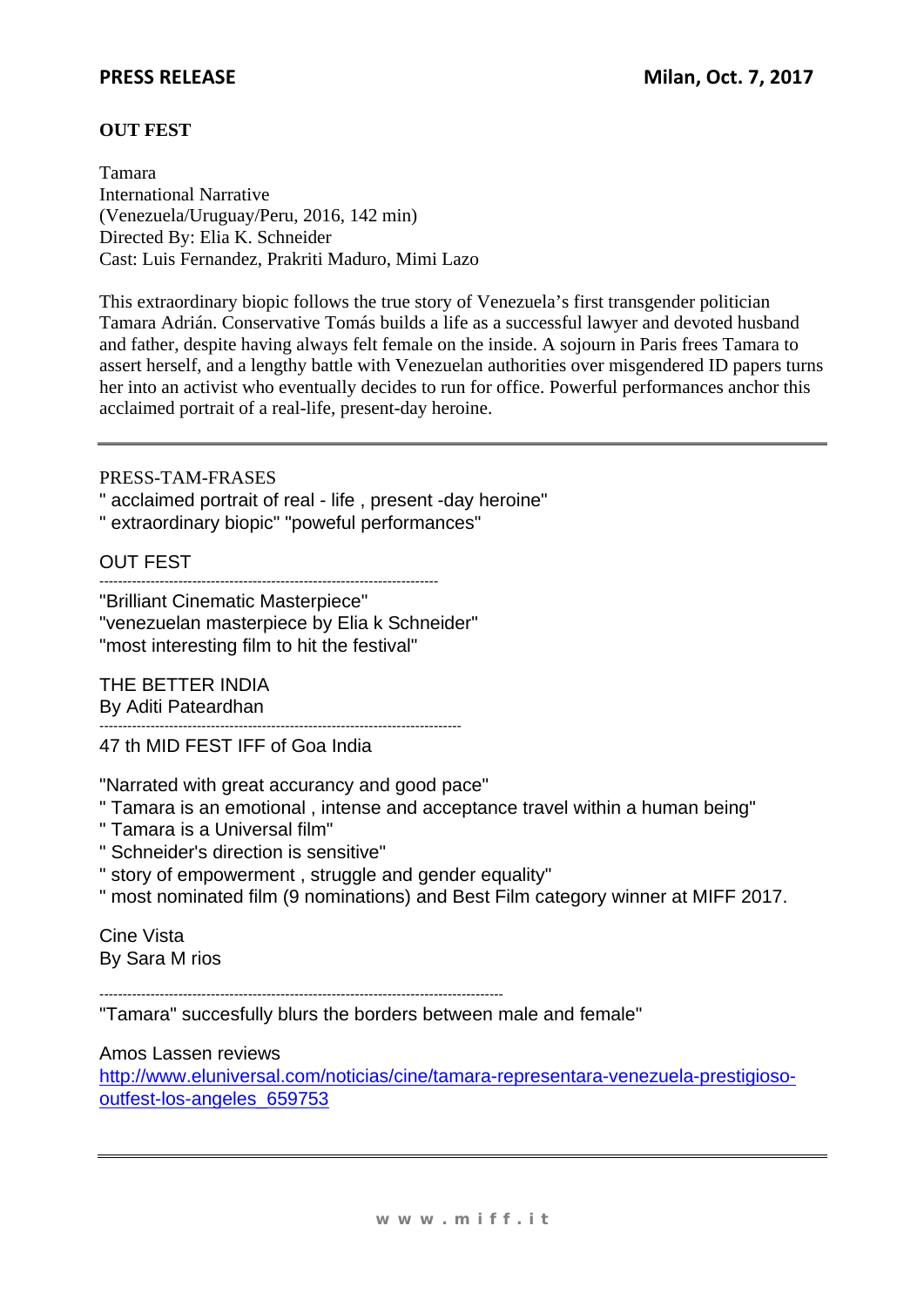# **TAMARA AWARDS AND HIGHLIGHTS AT PRESENT**

SBIFF – Santa Barbara International Film Festival – USA Official Selection – Best Film – New Vision Award 2017

9 Nominations – Pre-Selection from Venezuela – PLATINO AWARDS

9 Nominations – Milan International Film Festival - ITALY Awards "Cavallo di Leonardo"

Winner of four AWARDS "Cavallo di Leonardo" BEST FILM – Joseph Novoa (Producer) BEST DIRECTOR - Elia K. Schneider BEST ACTOR – Luis Fernandez BEST MUSIC – Osvaldo Montes

"SEGIB" AWARD to the screenplay – to uphold the human rights-Iberoamerican General Secretary – Ibermedia - SPAIN

CENTERPIECE Event – International Film Festival of India - GOA Official Selection –

Special Presentation MIAMI – FL - USA

Official Selection – CHICAGO Latino International Film Festival - USA CLOSING CEREMONY

Official Selection – 6<sup>th</sup> PHILADELPHIA Latino Film Festival – USA Official Selection -  $35<sup>th</sup>$  OUT FEST Los Angeles – CA – USA Official Selection – Fine Arts Film Festival – Rep. Dominicana Official Selection- OPENING Night – Festival of Bogota-Colombia Official Selection- OPENING Night- Festival Yale University-NY-USA

**The film # 1 audience in Caracas and 6 months in the Venezuelan Theaters.**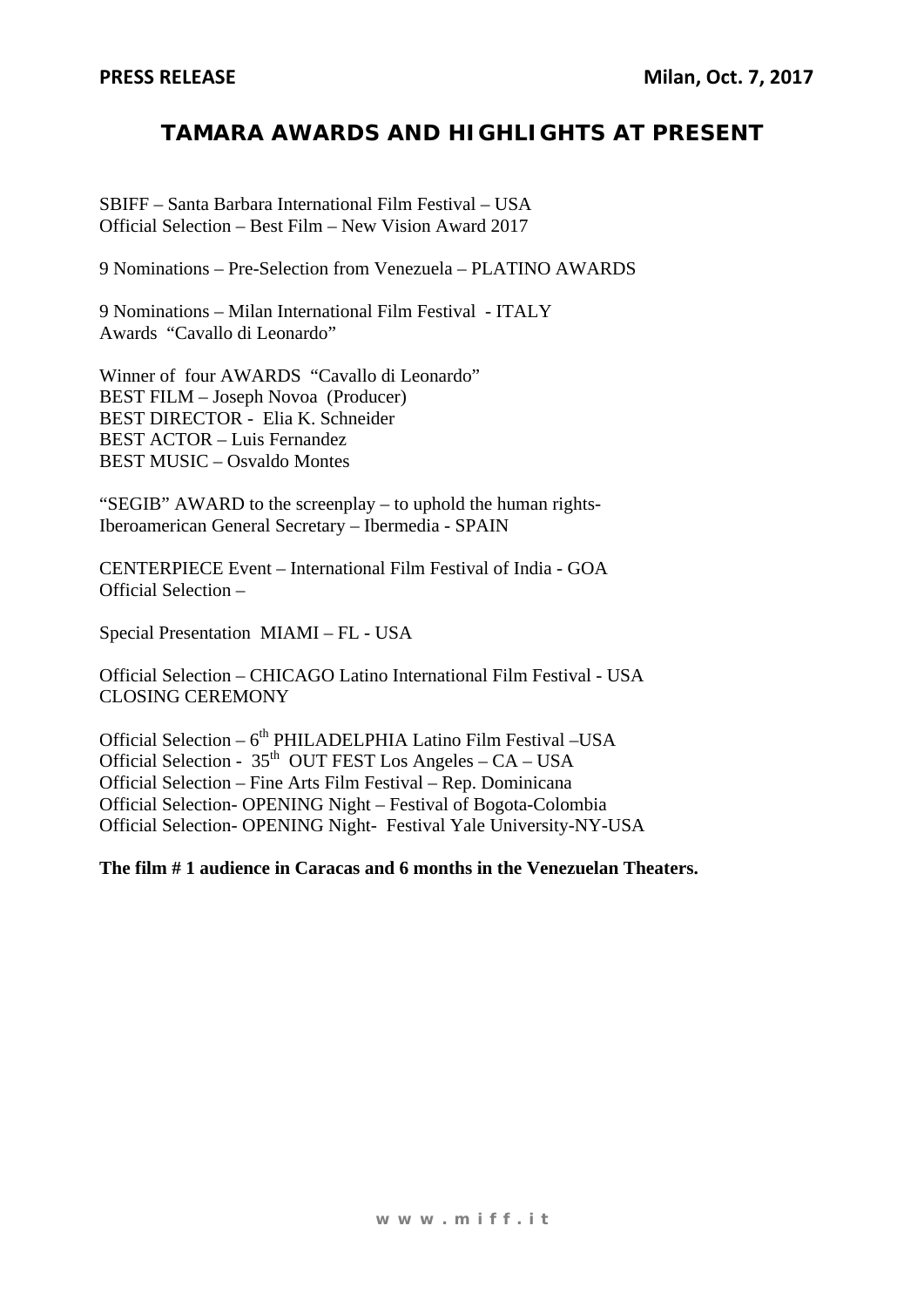# **MIFF AWARDS 2017 VINCITORI / WINNERS**

MIGLIOR FILM (PREMIO DEL PUBBLICO) / BEST FILM (AUDIENCE AWARD) **TAMARA** (Venezuela)

MIGLIOR FILM IN LINGUA ITALIANA / BEST ITALIAN LANGUAGE FILM TUTTO QUELLO CHE VUOI (Italia)

> MIGLIOR DOCUMENTARIO / BEST DOCUMENTARY ICARUS (USA)

MIGLIOR REGIA / BEST DIRECTING ELIA K. SCHNEIDER per **TAMARA** (Venezuela)

MIGLIOR SCENEGGIATURA / BEST SCREENWRITING PAUL SHOULBERG per THE GOOD CATHOLIC (USA)

MIGLIOR CINEMATOGRAFIA / BEST CINEMATOGRAPHY LY THAI DUNG per FATHER AND SON (Vietnam)

> MIGLIOR MONTAGGIO / BEST EDITING STEFAN AVALOS per STRAD STYLE (USA)

MIGLIOR RECITAZIONE MASCHILE / BEST ACTING PERFORMANCE MALE LUIS FERNANDEZ per **TAMARA** (Venezuela)

MIGLIOR RECITAZIONE FEMMINILE / BEST ACTING PERFORMANCE FEMALE OLIVIA LONSDALE per SILK ROAD (Olanda, Spagna)

MIGLIOR ATTORE NON PROTAGONISTA / BEST SUPPORTING ACTOR DEJAN ACIMOVIC per THE CONSTITUTION (Croazia)

MIGLIOR ATTRICE NON PROTAGONISTA / BEST SUPPORTING ACTRESS KSENIJA MARINKOVIC per THE CONSTITUTION (Croazia)

MIGLIOR SCENOGRAFIA / BEST PRODUCTION DESIGN ROTISLAV ZAKROCHINSKY per WAITING FOR CHARLOTTE DE CORDAY PROJECT (Russia)

MIGLIOR MUSICA O COLONNA SONORA / BEST MUSIC OR SOUNDTRACK OSVALDO MONTES per **TAMARA** (Venezuela)

> MENZIONE SPECIALI / SPECIAL MENTION THE GATEWAY BUG (USA)